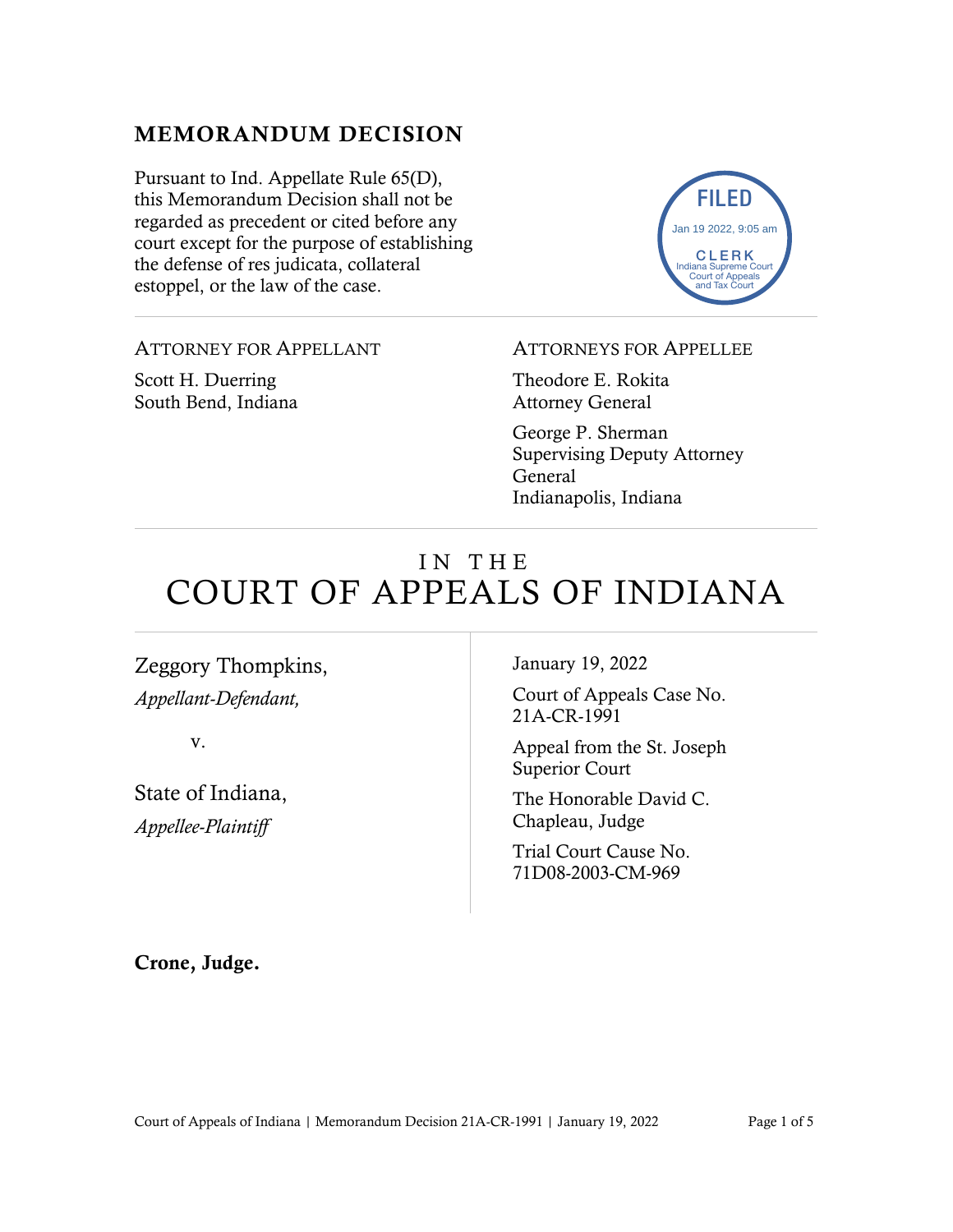## Case Summary

[1] Zeggory Thompkins appeals his conviction, following a bench trial, for class A misdemeanor intimidation. He contends that the State presented insufficient evidence to support his conviction. Finding the evidence sufficient, we affirm.

## Facts and Procedural History

- [2] In March 2020, Thompkins was a resident of Silver Birch Mishawaka, an assisted living facility located in St. Joseph County. On March 24, Stacey Demeester, the executive director of Silver Birch, informed Thompkins that he was being discharged from the facility due to his violations of the facility's rules. Thompkins refused to leave the premises, and Demeester contacted the police. Thompkins eventually left.
- [3] Thompkins began calling Demeester "immediately upon leaving the grounds." Tr. Vol. 2 at 5. During these calls, Thompkins was "very threatening and erratic." *Id.* at 6. He told Demeester, "I know what car you drive" and "you and your daughter better watch your backs. I'm coming for you." *Id*.<sup>[1](#page-1-0)</sup> These statements made Demeester feel "very threatened." *Id*. Following the phone calls, Demeester called the police. She also hired security at the facility for extra protection.
- [4] On March 26, 2020, the State charged Thompkins with intimidation. A bench trial was held on August 13, 2021. The trial court found Thompkins guilty as

<span id="page-1-0"></span> $1$  Demeester testified that her daughter also worked at the facility.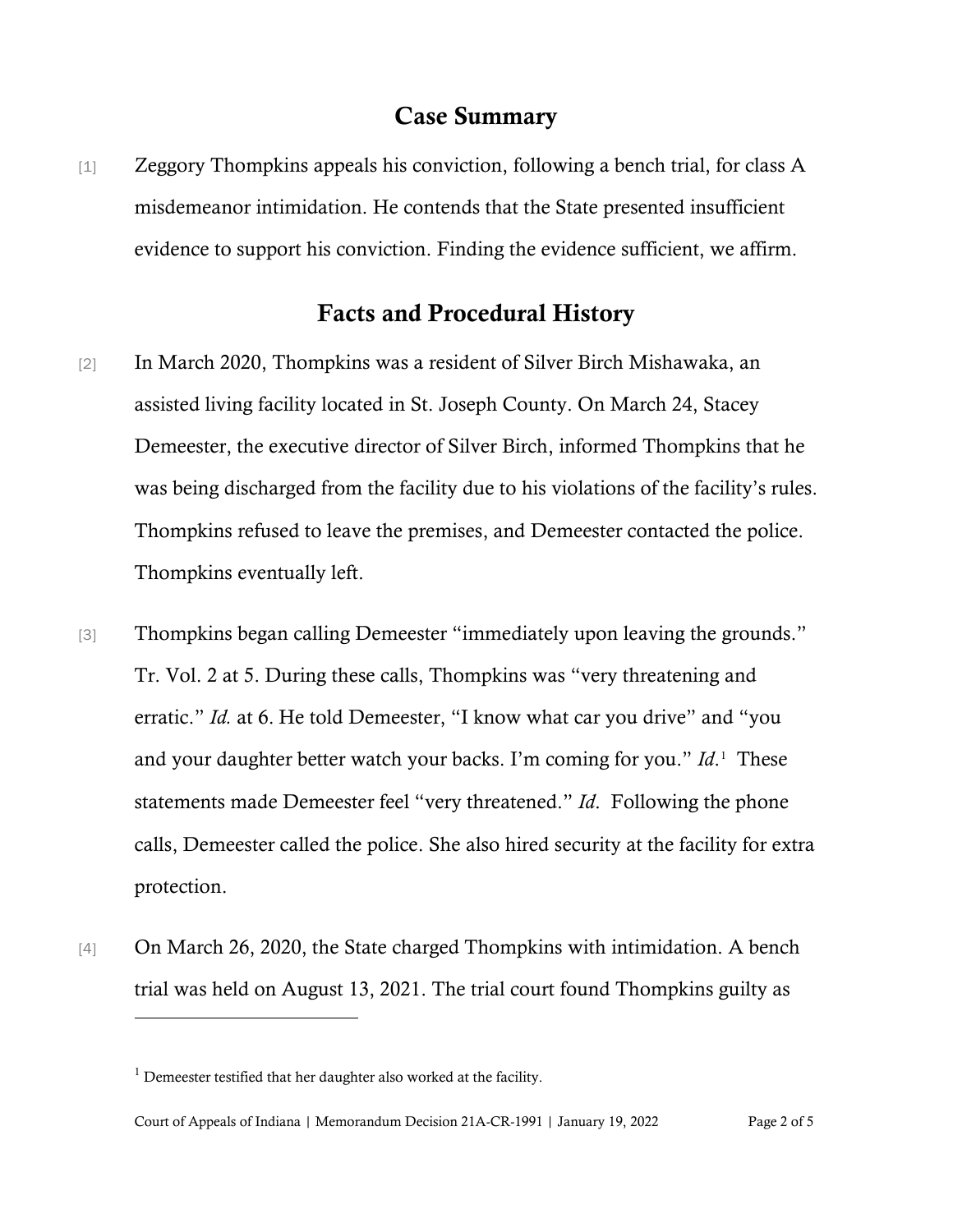charged and imposed a thirty-day suspended sentence. The court also imposed a no-contact order with Demeester for a period of one year. This appeal ensued.

# Discussion and Decision

- [5] Thompkins challenges the sufficiency of the evidence supporting his conviction. "When reviewing a challenge to the sufficiency of the evidence underlying a criminal conviction, we neither reweigh the evidence nor assess the credibility of witnesses." *Bailey v. State*, 979 N.E.2d 133, 135 (Ind. 2012). "The evidence even if conflicting—and all reasonable inferences drawn from it are viewed in a light most favorable to the conviction." *Id*. If the finder of fact heard evidence of probative value from which it could have inferred the defendant's guilt beyond a reasonable doubt, we must affirm the conviction. *Brown v. State*, 827 N.E.2d 149, 152 (Ind. Ct. App. 2005).
- [6] To convict Thompkins of class A misdemeanor intimidation as charged here, the State was required to prove that he communicated a threat to Demeester with the intent that she be placed in fear that the threat will be carried out. Ind. Code  $\S 35-45-2-1(a)(1)(4)$ . "Threat" in this context means "an expression, by words or action, of an intention" to "unlawfully injure the person threatened, or another person[.]" Ind. Code  $\S 35-45-2-1(d)(1)$ .
- [7] Thompkins' sole claim on appeal is that the State presented insufficient evidence to prove that he intended to place Demeester in fear that his threat against her would be carried out. It is well settled that "intent may be proven by circumstantial evidence." *McCaskill v. State*, 3 N.E.3d 1047, 1050 (Ind. Ct. App.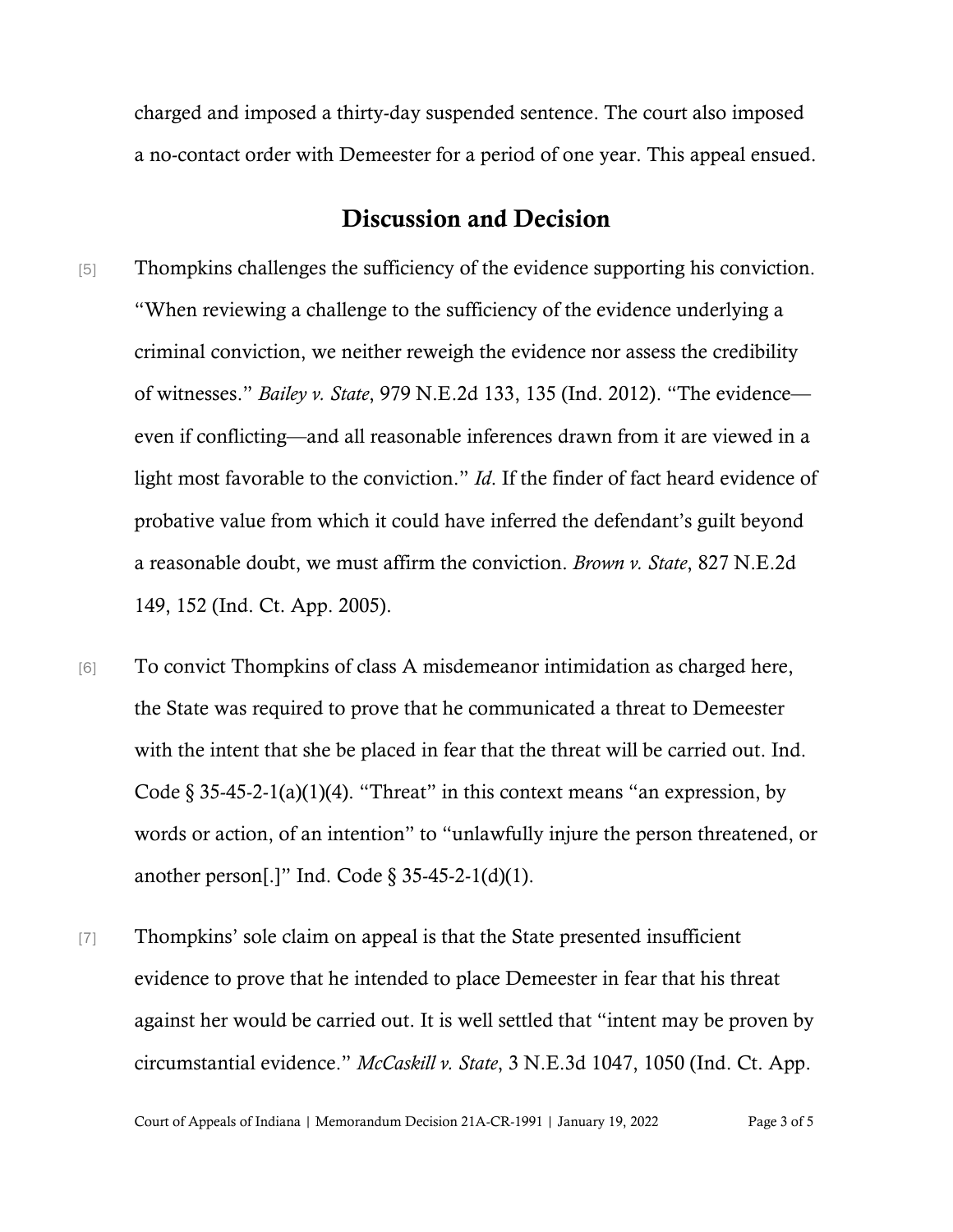2014). Intent can be inferred from a defendant's conduct and the natural and usual sequence to which such conduct logically and reasonably points. *Id*. Moreover, "[t]he intent that matters is not whether the speaker really means to carry out the threat, but only whether he intends it to place the victim in fear of bodily harm or death." *Brewington v. State*, 7 N.E.3d 946, 963 (Ind. 2014)*, cert. denied* (2015).

- [8] Here, Demeester testified that after she discharged Thompkins from the residential facility, he called her and threatened that she and her daughter better "watch [their] backs" because he "was coming" for them. Tr. Vol. 2 at 6. Demeester stated that she felt "very threatened" by these statements, so much so that she called police and hired security for protection. *Id*. From this evidence, the trial court could reasonably infer that Thompkins, by his statements to Demeester, intended to place her in fear that he would unlawfully injure her or her daughter.
- [9] Although Thompkins admits to being very upset and calling Demeester, he disputes what exactly he said to her or what his intent was when he made the statements. However, it was the trial court's prerogative to weigh conflicting evidence and to assess witness credibility, and we will not second-guess those decisions on appeal. The State presented sufficient evidence to support Thompkins' intimidation conviction, and therefore we affirm.